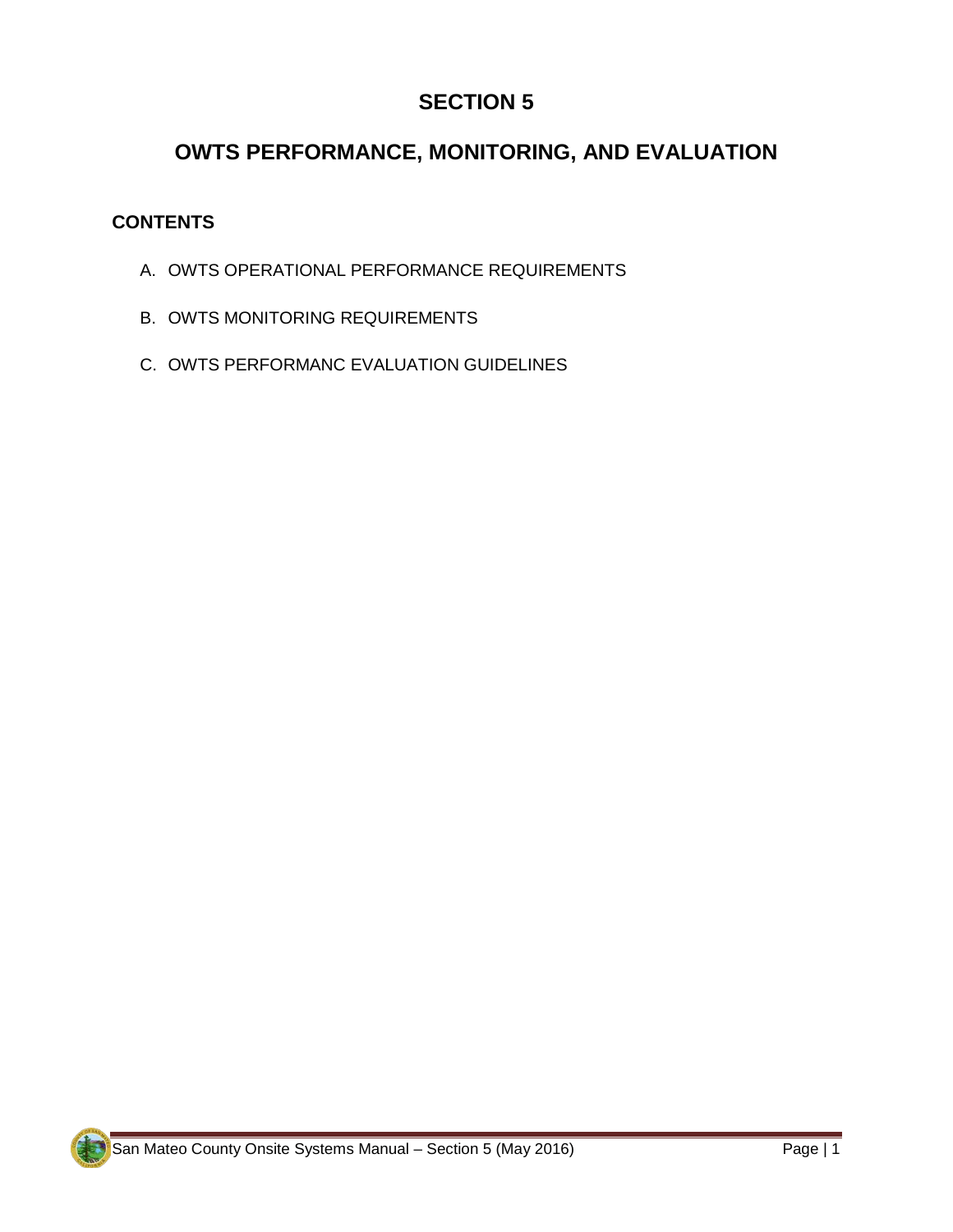# **A. OWTS OPERATIONAL PERFORMANCE REQUIREMENTS**

## 1. **General**

- a. All onsite wastewater treatment systems (OWTS) shall function in such a manner as to**:**
	- (1) Be sanitary and not create a health hazard or nuisance;
	- (2) Prevent backup or release of wastewater or wastewater effluent into the structure(s) being served by the OWTS; and
	- (3) Not discharge wastewater or wastewater effluent onto the ground surface or into surface water, or in such a manner that groundwater may be adversely impacted.
- b. All OWTS and the individual components shall meet the performance requirements for the specific site conditions and application for which they are approved.
- c. All OWTS shall be operated in compliance with applicable performance requirements particular to the type of system, the facility served, and the site conditions.

#### 2. **Conventional Systems**

- a. All septic tanks shall be structurally sound, watertight, provide clarified effluent, have adequate space available for sludge and scum storage, and operate in such a manner as to not create odors or vector attraction, be properly vented, and have a functional baffle and sanitary tees for inlet/outlet from tank chambers.
- b. Dispersal systems shall: (a) have adequate dispersal capacity for the structures and/or uses served; (b) not result in seepage or saturated soil conditions within 12 inches of ground surface in or adjacent to the dispersal field; and (c) be free from soil erosion or instability.
- c. Effluent shall not continuously pond at a level above the invert (bottom) of the perforated distribution pipe in the dispersal trench or serial distribution overflow line, as applicable.
- d. All components of the OWTS shall be functional and in proper working order.

# 3. **Supplemental Treatment**

In addition to meeting criteria in 1 and 2 above, supplemental treatment systems shall comply with the following performance requirements.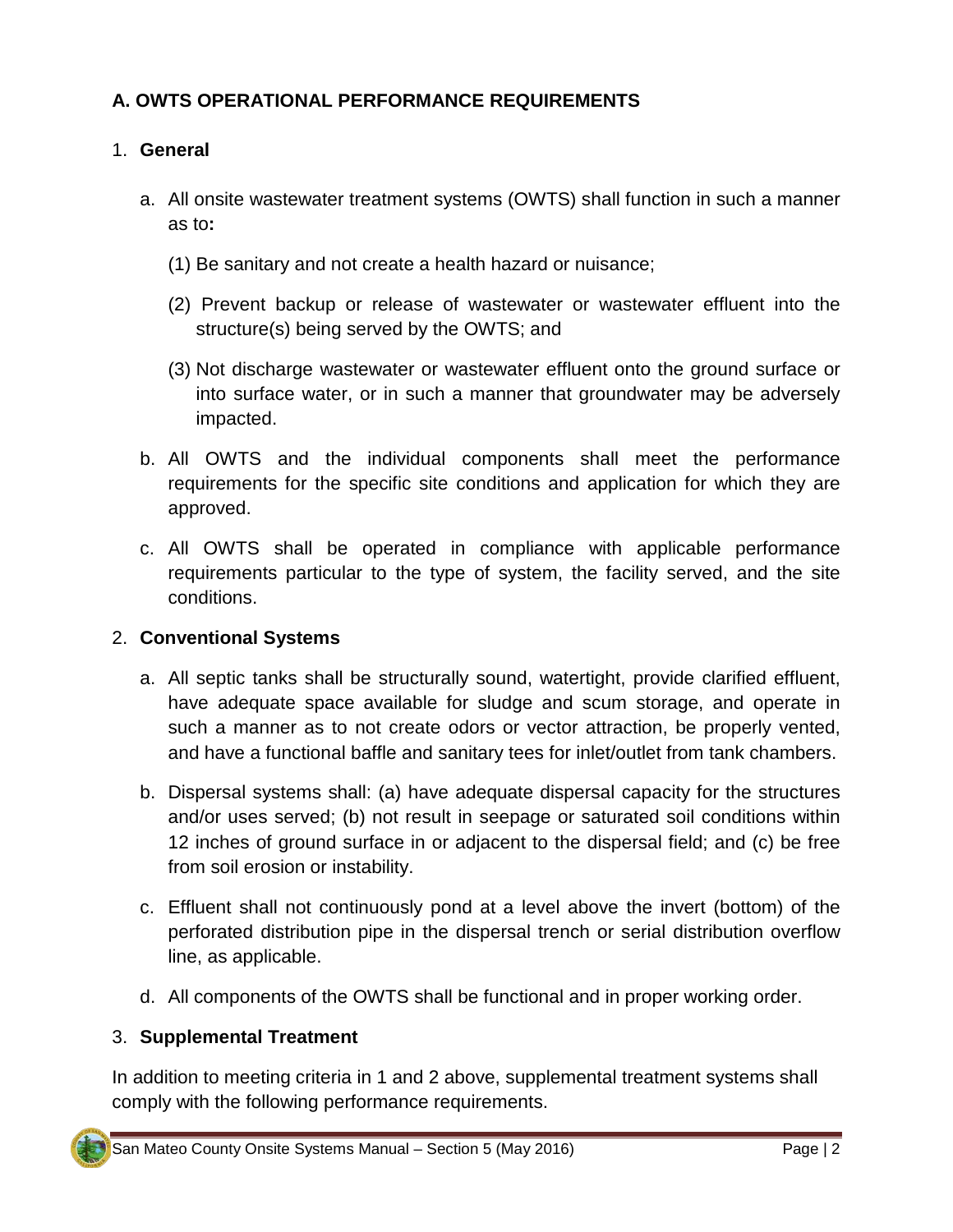a. Effluent Quality. Effluent produced by all supplemental treatment systems shall comply with the following minimum 30-day average constituent limitations:

| <b>Constituent</b>                              | (1)<br><b>For Use</b><br>with<br><b>Trench</b><br><b>Systems</b> | (2)<br>For Use<br>with Drip<br><b>Dispersal</b><br><b>Systems</b> | (3)<br><b>Where</b><br>Pathogen or<br><b>Nitrogen</b><br>treatment<br>Required* |
|-------------------------------------------------|------------------------------------------------------------------|-------------------------------------------------------------------|---------------------------------------------------------------------------------|
| Biochemical Oxygen Demand (BOD), mg/L           | 30                                                               | 20                                                                | Per (1) or (2),<br>as applicable                                                |
| Total Suspended Solids (TSS), mg/L              | 30                                                               | 20                                                                | Per (1) or (2),<br>as applicable                                                |
| Fecal Coliform, MPN/100 ml                      | N/A                                                              | N/A                                                               | 200                                                                             |
| Total Nitrogen, % reduction (effluent/influent) | N/A                                                              | N/A                                                               | 50%                                                                             |

\*Due to: (1) proximity to public water supply well or surface water intake per SWRCB OWTS Policy and the County Ordinance Section 4.84.120 or (2) location within an Advanced Protection Management Area subject to SWRCB OWTS Policy supplemental treatment limits (10.9 and/or 10.10). Where applicable, additional requirements for pathogens include: (a) minimum 3-ft separation to groundwater below dispersal field; and (b) minimum 12 inches of soil cover over dispersal piping. Note: TMDL requirements may be stricter than requirements of this Section.

- b. Sand Filters. Sand filters shall:
	- (1) be operated to maintain uniform effluent distribution throughout the sand filter bed;
	- (2) not result in continuously ponded effluent on the distribution bed infiltrative surface;
	- (3) be operated and maintained to prevent channeling of flow, erosion of the sand media or other conditions that allow short-circuiting of effluent through the system;
	- (4) not result in leakage of effluent through the sand filter liner or supporting structure; and

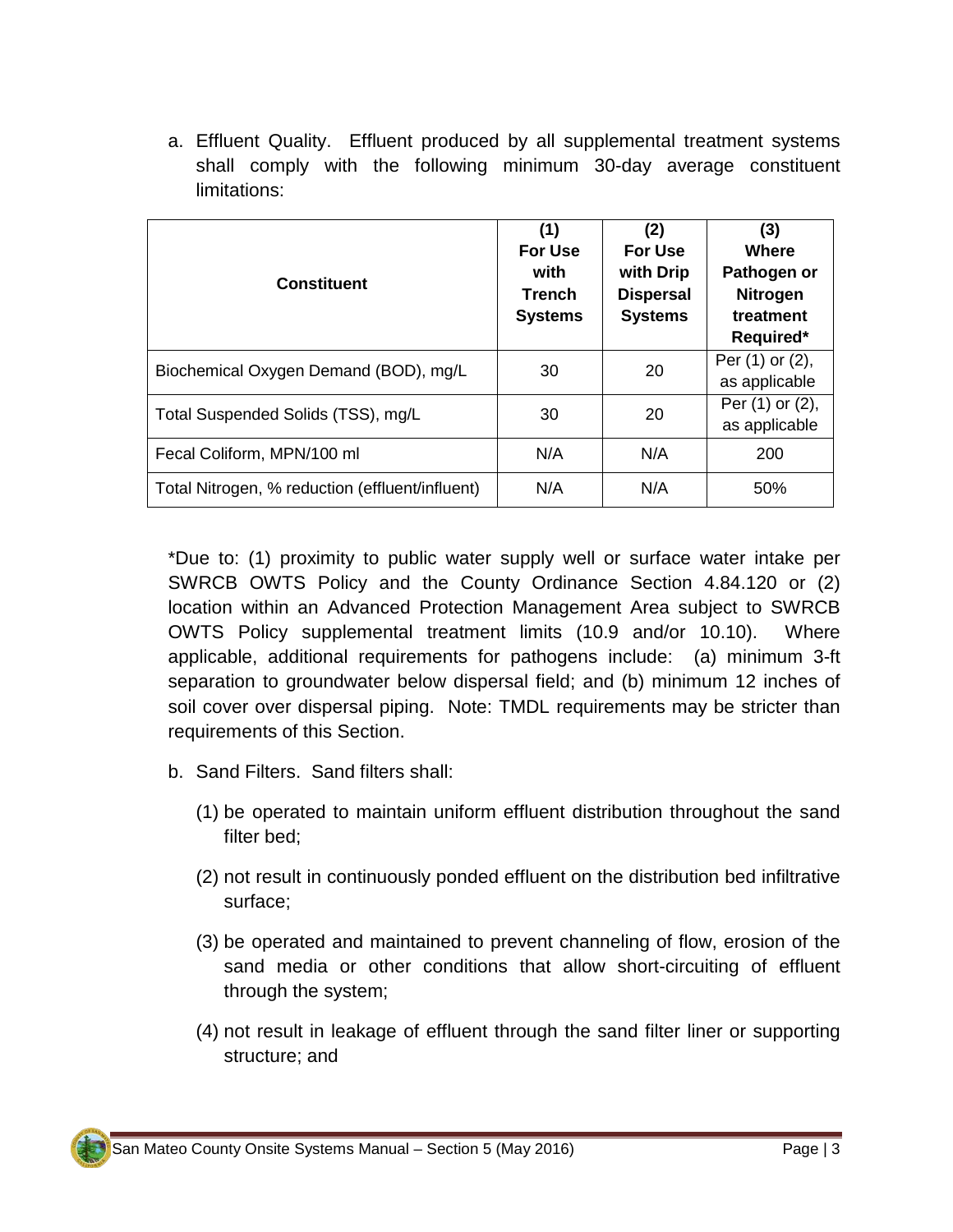- (5) conform to applicable requirements for pressure distribution in Section A.4 below.
- c. Proprietary Treatment Units.Proprietary treatment units shall comply with the following:
	- (1) The unit and its components shall be structurally sound, free from defects, be watertight, and not create odor or vector attraction nuisance.
	- (2) The unit shall be operated in accordance with the approved manufacturer and certification/listing organization standards.

#### 4. **Alternative Dispersal System**

In addition to the requirements in 1. and 2. above, alternative dispersal systems shall also comply with the following.

- a. Pressure Distribution Systems.
	- a. Pump tanks, risers and lids shall be structurally sound, watertight and store wastewater effluent in such a manner as to not create odors or vector attraction.
	- b. Pumps, floats, alarms and associated controls shall be in good condition and operate in accordance with design specifications.
	- c. Dispersal field and components shall:
		- (a) be operable and in good condition;
		- (b) maintain uniform distribution of effluent throughout the dispersal field;
		- (c) not result in continuously ponded effluent in the dispersal trench (or bed) to a level above the invert (bottom) of the distribution pipe; and
		- (d) in the case of pressure-dosed sand trenches, not result in continuously ponded effluent above the sand interface.
- b. Subsurface Drip Dispersal Systems. Subsurface drip dispersal systems and components shall:
	- (1) not result in seepage or saturated soil conditions above the depth of the dripline within or anywhere along the perimeter of the dripfield;
	- (2) be free from erosion, slumping or other soil disturbance that threatens to expose or cause damage to drip dispersal tubing or appurtenances;

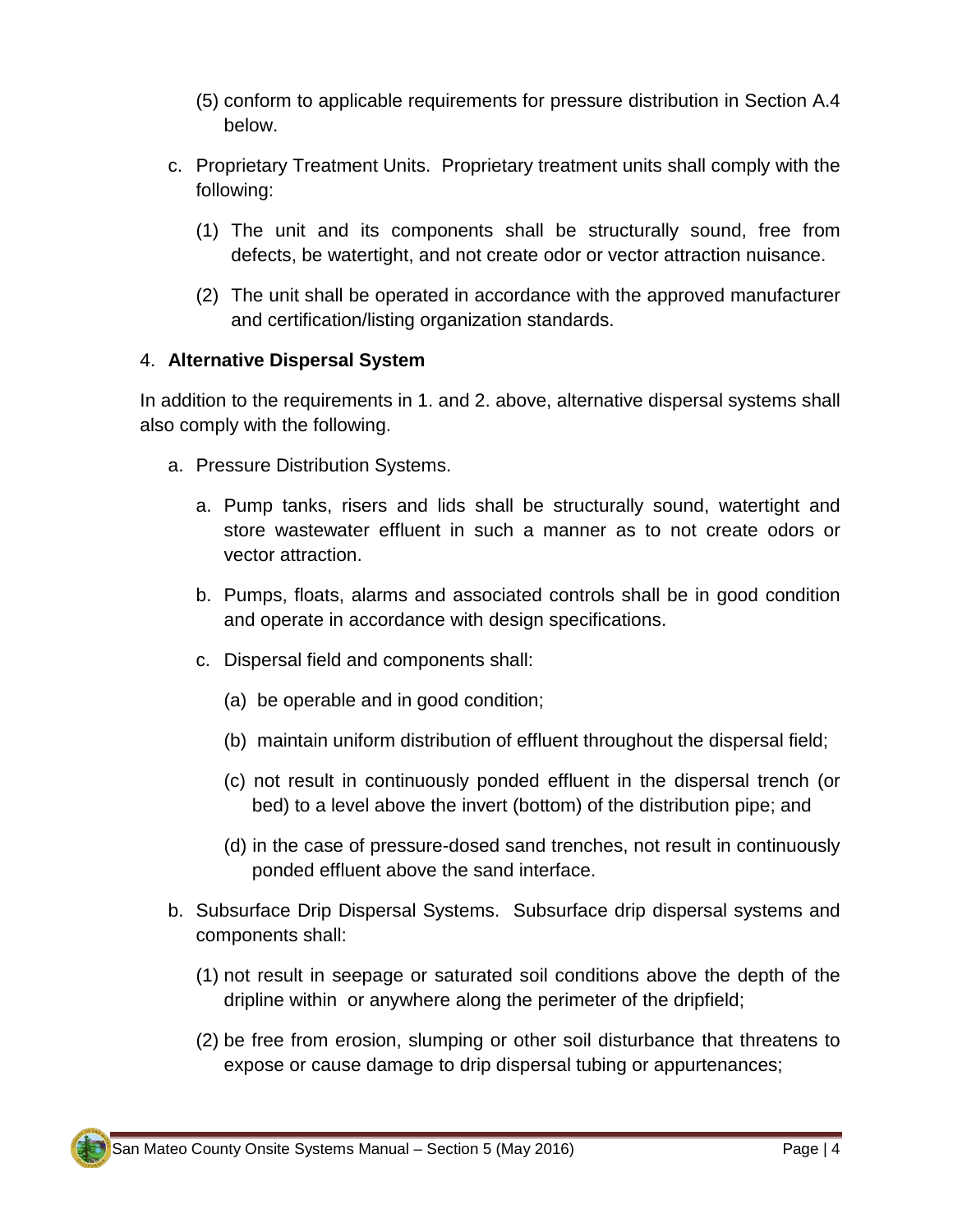- (3) conform to applicable requirements for pressure distribution in A.4 above; and
- (4) be operated and maintained in accordance with manufacturer recommendations.

## **B. OWTS MONITORING REQUIREMENTS**

#### 1. **General**

A monitoring program will be established for each alternative OWTS as a condition of the operating permit at the time of permit issuance, and may be amended at the time of permit renewal. The purpose of this monitoring is to ensure that the alternative OWTS is functioning satisfactorily to protect water quality and public health and safety.

#### 2. **MONITORING ELEMENTS**

The monitoring requirements will vary depending on the specific type of alternative OTWS, typically including the following:

- a. Recording of wastewater flow based on water meter readings, pump event counter, elapsed time meter, in-line flow meter, or other approved methods;
- b. Measurement and recording of water levels in inspection risers/pipes in the dispersal field;
- c. Inspection and observation of pump operation and other mechanical equipment;
- d. Water quality analysis of selected water samples taken from points in the treatment process, from groundwater monitoring wells, or from surface streams or drainages; typical water quality parameters include total and fecal coliform, nitrate, BOD, and suspended solids;
- e. General review and inspection of treatment and dispersal area for evidence of seepage, effluent surfacing, erosion or other indicators of system malfunction; and
- f. Other monitoring as recommended by the system designer or equipment manufacturer.

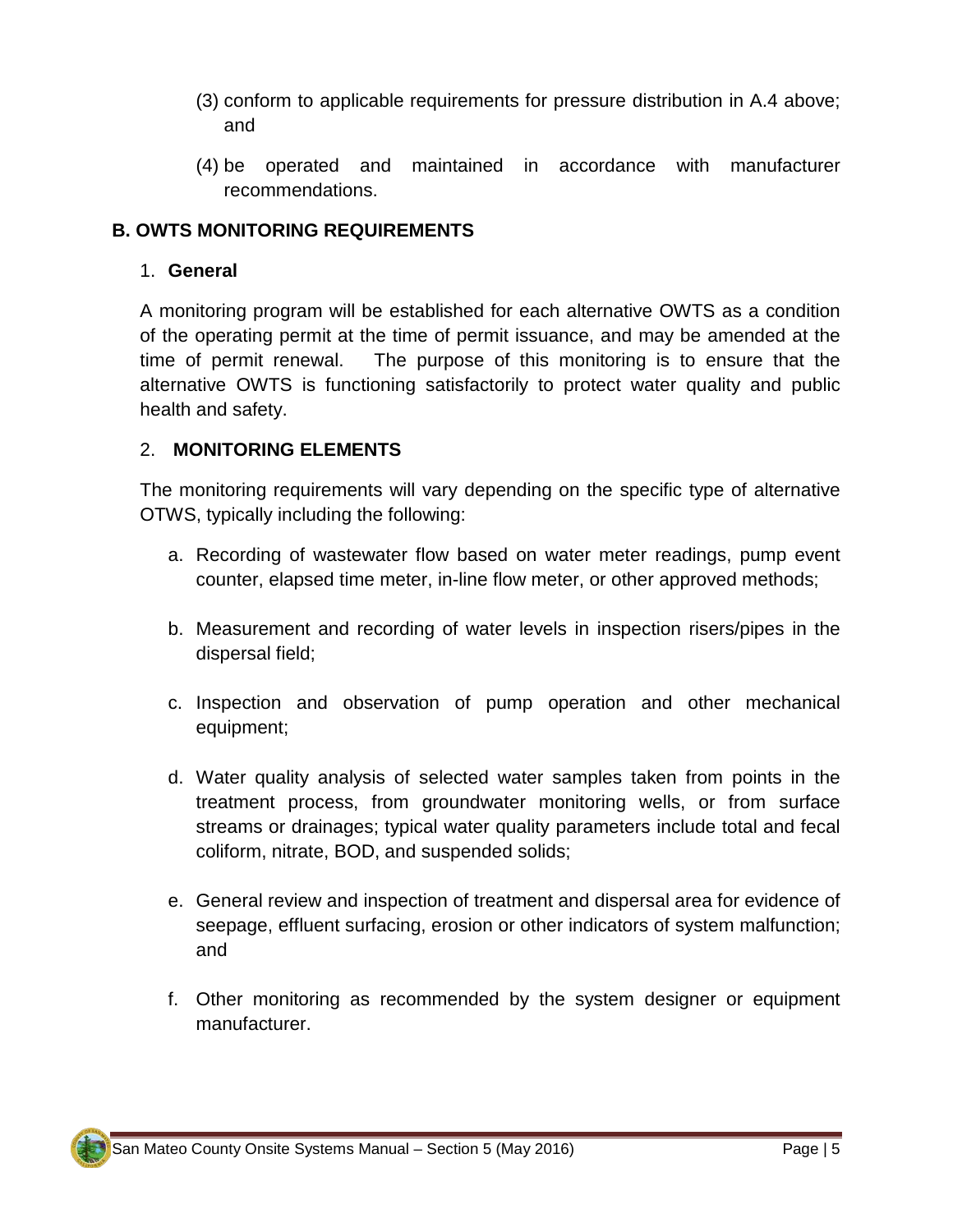# 3. **Monitoring Frequency**

The required frequency of monitoring for each alternative OWTS installation will be established in the operating permit, generally in accordance with the following minimum schedule:

- Years 1 through 4 of operation: semi-annual monitoring
- Years 5 and beyond: annual monitoring

Monitoring frequency may be increased for larger flow OWTS (e.g., >2,500 gpd), where warranted because of the complexity of the design or sensitive nature of the site (i.e., impaired areas). Monitoring frequency may be increased for any system if problems are experienced.

# 4. **Monitoring Responsibility**

Monitoring of alternative OWTS shall be conducted by or under the supervision of one of the following:

- a. Registered Civil Engineer;
- b. Professional Geologist;
- c. Registered Environmental Health Specialist; or
- d. Other onsite wastewater maintenance providers recognized by Environmental Health as having experience in the construction and/or operation of OWTS as evidenced by either of the following:
	- (1) possession of a valid contractor's license (A, C-36 or C-42); or
	- (2) completion of an onsite wastewater certification training course by a third party entity, such as the California Onsite Wastewater Association (COWA), National Association of Waste Transporters (NAWT), National Sanitation Foundation (NSF), or other acceptable training program as determined by the director.

Additionally, Environmental Health staff may require third-party or County inspection and monitoring of any alternative OWTS where deemed necessary because of special circumstances, such as the complexity of the system or the sensitive nature of the site. The costs for such additional monitoring would be the responsibility of the owner.

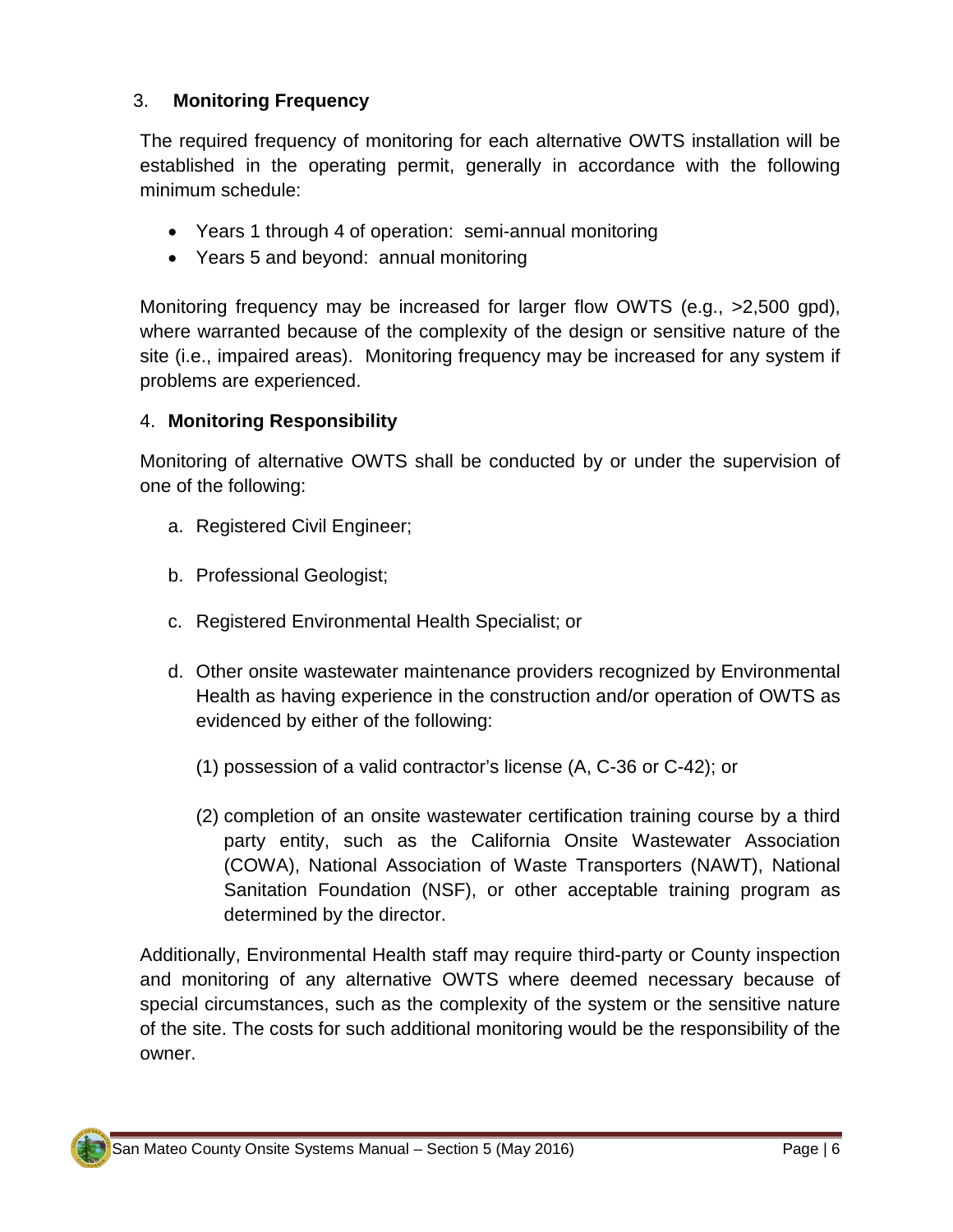# 5. **Reporting**

Monitoring results shall be submitted to Environmental Health staff in accordance with reporting guidelines provided in this Manual and as specified in the operating permit. The monitoring report shall be signed by the party responsible for the monitoring. Notwithstanding formal monitoring reports, Environmental Health staff shall be notified immediately of any system problems observed during system inspection and monitoring that threaten public health or water quality.

## 6. **Post-Seismic Inspections**

In addition to regular inspection and monitoring activities, post-seismic inspection and evaluation of alternative OWTS located in high-risk seismic areas may be required in the event of an earthquake causing significant ground shaking in the region, as determined by Environmental Health staff in consultation with other County departments. Environmental Health staff will be responsible for issuing appropriate notices when such inspections are required; those conducting the inspections will be required to report the inspection results to Environmental Health staff. The purpose of such inspections will be to assess and document any damage to the OWTS and to implement corrective measures, as needed, in a timely manner. Post-seismic inspection shall be in accordance with the standard inspection requirements specified in the applicable operating permit for each OWTS, along with any additional requirements that may be prescribed by Environmental Health staff, in consultation with other County departments, based on the intensity, location and other aspects of the particular seismic event.

#### 7. **Data Review**

Environmental Health staff will, from time-to-time, compile and review monitoring and inspection results for alternative OWTS and will provide a summary of results to the San Francisco Bay and Central Coast Regional Water Quality Control Boards as part of required OWTS-water quality assessment per the State Water Board's OWTS Policy. Based on this review, Environmental Health staff may require corrective action for specific properties or certain types of alternative OWTS, or general changes in monitoring and inspection requirements.

# **C. OWTS PERFORMANCE EVALUATION GUIDELINES**

#### **1. Purpose and Performance Criteria**

San Mateo County Ordinance requires the completion of an OWTS inspection and performance evaluation in connection with certain types or level of changes or additions to an existing building served by an OWTS. Guidelines for these

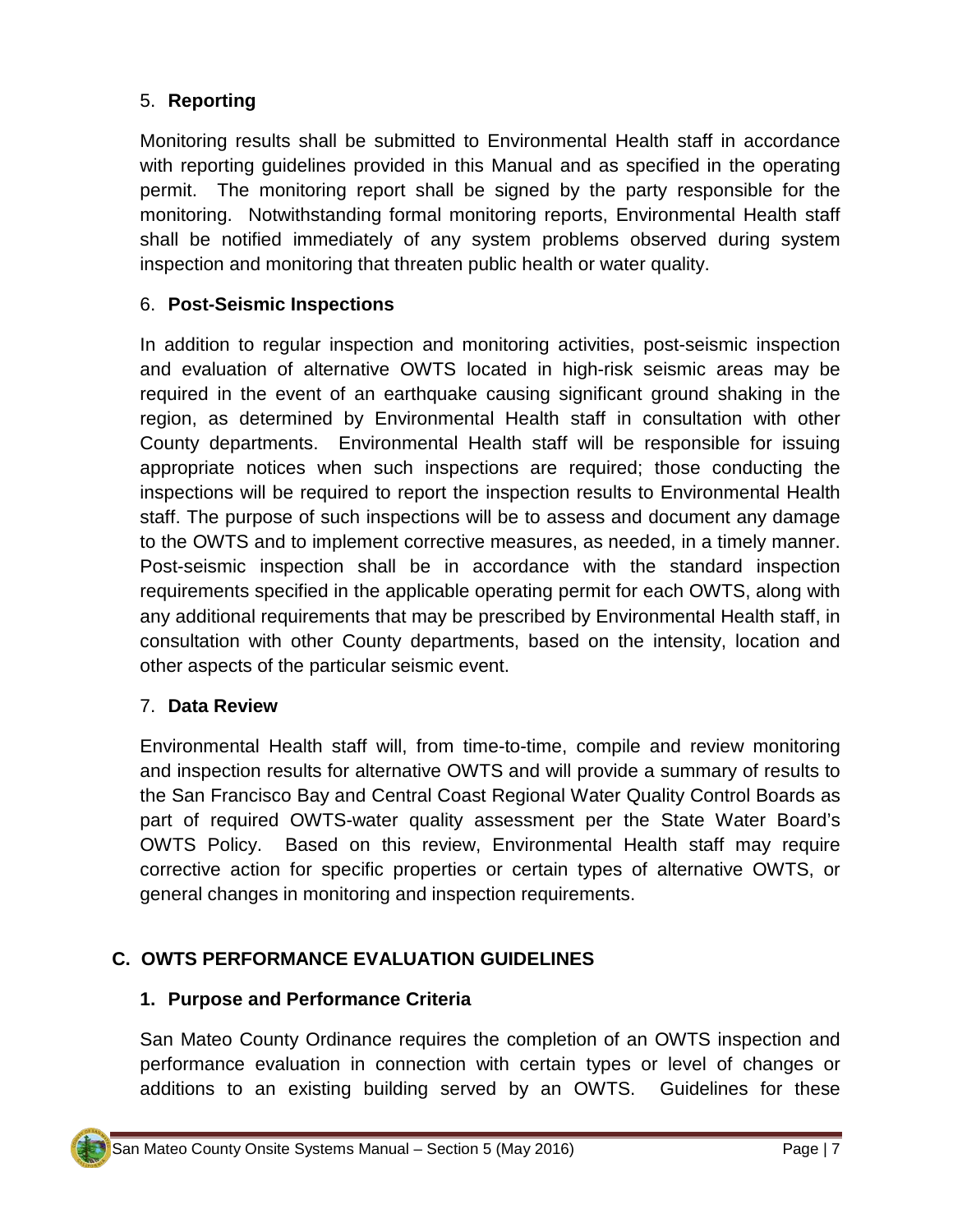inspections are prescribed below. These guidelines may also be useful and employed for other circumstances, such as OWTS inspections in connection with property transfers, for lending institutions, etc.

The purpose of these inspections is to determine, on an individual basis, whether an existing OWTS is functional and meets minimum standards of performance established by the San Mateo County Environmental Health Division. The following performance criteria are established as minimum requirements:

- a. There is no surfacing effluent at any time;
- b. The effluent is not discharged directly to groundwater; i.e., the dispersal trenches do not extend to or below the seasonal high groundwater level;
- c. There is always positive flow to the dispersal field from the septic tank, with no backup to the tank or house plumbing during high groundwater conditions;
- d. There is an adequately sized septic tank for the structure being served and it must be serviceable - e.g. access risers for maintenance. The septic tank must be water tight and constructed of approved materials; and
- e. There is no indication that the existing OWTS is adversely affecting any beneficial uses of surface water or groundwater.

#### 2. **Inspection Responsibility**

The inspections may be carried out by any of the following:

- a. Registered Civil Engineer;
- b. Registered Environmental Health Specialist;
- c. Professional Geologist (also meeting the requirements of 4a or 4b below); or
- d. Other onsite wastewater maintenance providers recognized by Environmental Health as having experience in the construction and/or operation of OWTS as evidenced by either of the following:
	- (1) possession of a valid contractor's license (A, C-36 or C-42); or
	- (2) completion of an onsite wastewater certification training course by a third party entity, such as the California Onsite Wastewater Association (COWA), National Association of Waste Transporters (NAWT), National Sanitation Foundation (NSF), or other acceptable training program as determined by the director.

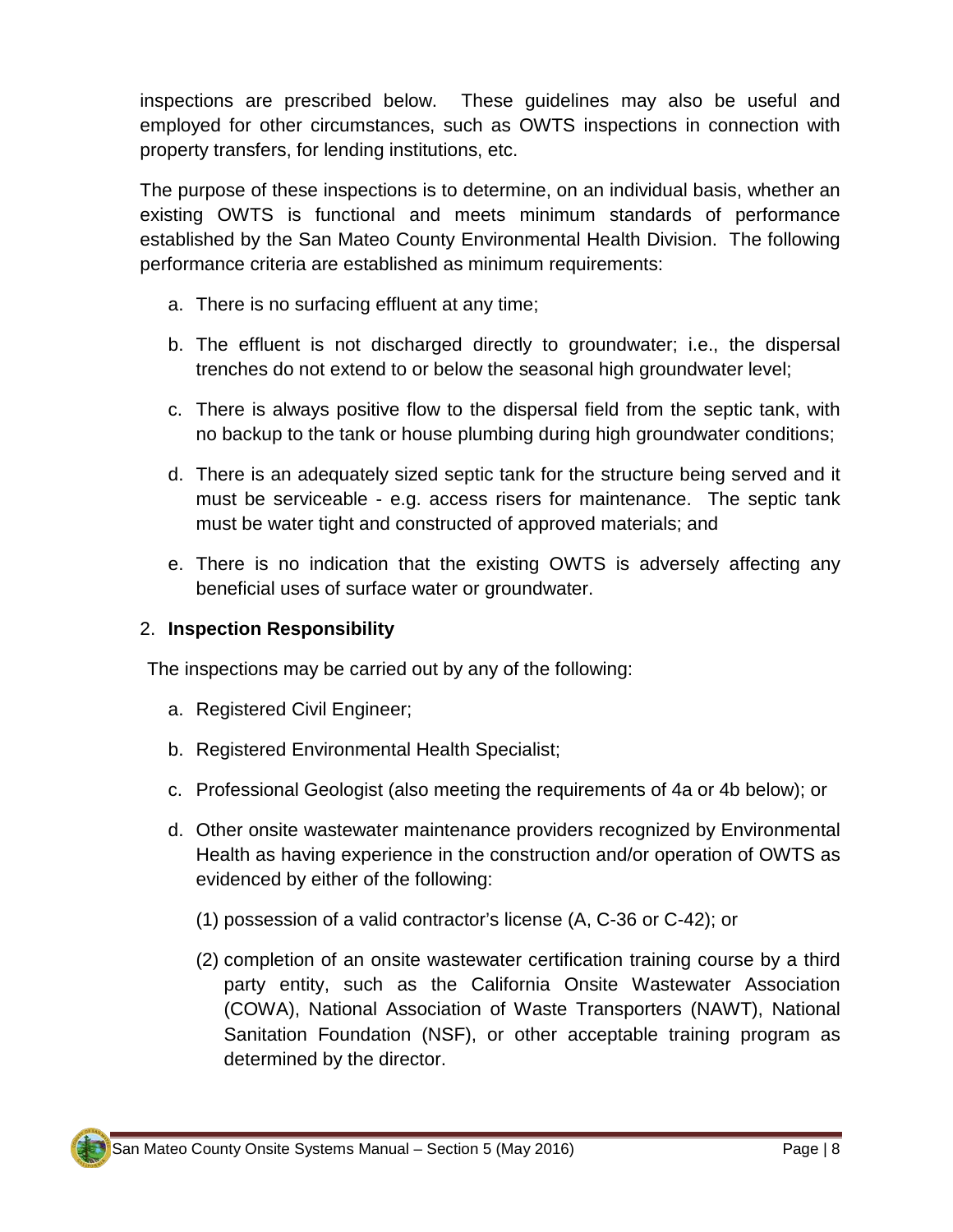Maintenance provider shall provide documentation to Environmental Health staff demonstrating minimum qualifications.

The individual conducting the field inspection work shall be familiar with the testing and inspection procedures outlined in this document.

## 3. **Background Data**

Prior to conducting the field inspection, compile and review background information pertaining to the property, structures and OWTS. This should include permit information, site plan, "As Built" drawings of the OWTS, prior inspection results, etc. Important information to look for are the location of the septic tank and dispersal field, the locations of all buildings, decks, cut banks, creeks, wells, reserve area, direction and percentage of slope, any other items which may affect the OWTS, and identification of the reserve dispersal field area(s) and evaluate any conflicting encroachment by buildings or other site development.

#### 4. **Initial Site Observations**

- a. First, walk the property to confirm the location of the septic tank, dispersal field, and other pertinent features of the system.
- b. Next check setbacks between the existing dispersal field and reserve areas and any man-made structures, e.g., to confirm no building foundations recently added within or too close to the existing dispersal field or expansion areas.
- c. Check septic tank and dispersal field areas for any obvious signs of existing system problems such as surfacing effluent, odors, gray water bypasses, saturated soil in the dispersal field area, or any other condition that may suggest an existing or impending problem.
- d. Determine if the system has dual dispersal fields and, if so, locate and check the diversion valve: (a) to see that it is functional; and (b) to determine which field is in service. Note all observations. To the extent possible, determine the length of each line and depth of pipe (below ground surface). This may require probing with a fiberglass rod or hand excavation.

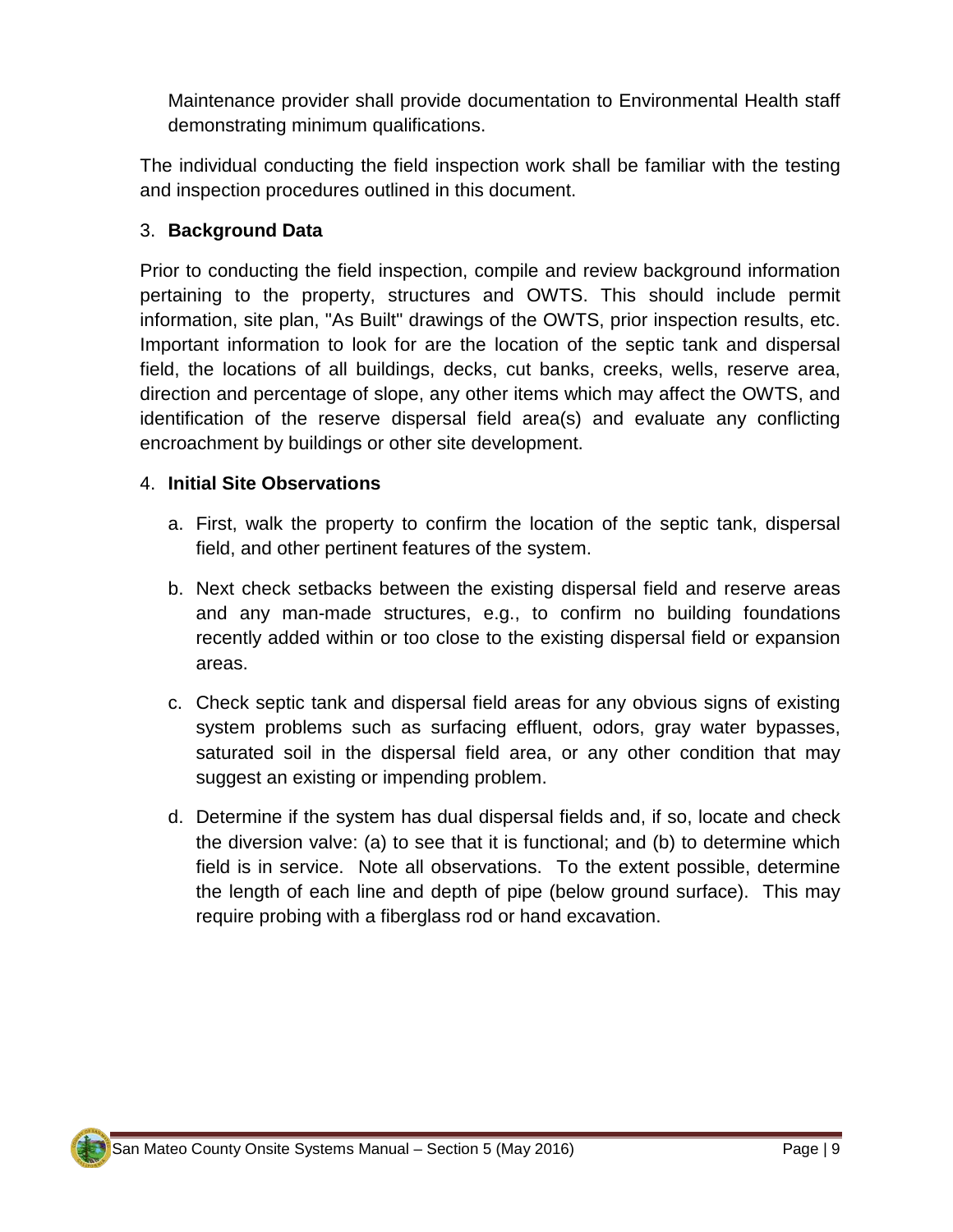## 5. **Septic Tank Inspection**

- a. Access Risers.First, locate the septic tank and determine if permanent access risers have been installed on the tank. If equipped with risers, check their general condition. Ideally, the risers should be properly grouted or sealed to the top of the septic tank to prevent groundwater and/or surface water intrusion. The lids of the risers should also be properly sealed to prevent odors or the entry of insects, (e.g., flies, mosquitoes, etc.). Any observed defects in the access risers should be noted. If the tank lacks access risers, this information should be noted; and the property owner should be provided information about access risers and advised to have them installed.
- b. Opening the Tank. After inspecting the access risers carefully remove the riser lids. Take care to prevent or minimize damage and disturbance to adjacent vegetation and yard area. Concrete lids are heavy and may be "cemented" in place by silt. A steel bar or other suitable tool may be needed to assist in opening the lids. During the tank inspection process, personnel should wear protective boots and gloves (neoprene) to guard against infection from pathogenic organisms.
- c. Structural Condition. Once the tank is open observe and probe the structural condition of the septic tank to check for any obvious signs of cracking or other structural defects in the tank. A steel rod is used to probe the walls and bottom of the tank. Normally, the tank will need to be pumped-out to perform this procedure.

Inspect the inlet and outlet sanitary "tees" to make sure they are in satisfactory condition, properly positioned, and free of scum accumulation, rocks, root matter or other obstructions. Note any problems and assess whether or not additional tests or observations are necessary to verify the structural integrity of the tank.

d. Liquid Level. Measure and note the liquid level in the tank with respect to the outlet pipe. In a properly functioning system, the level in the tank should be even with the invert (i.e., bottom) of the outlet pipe. If the liquid level is below the outlet pipe, the tank is probably leaking. If the liquid is above the pipe, the dispersal field is either flooded or the line to the field is obstructed or possibly set with an improper grade.

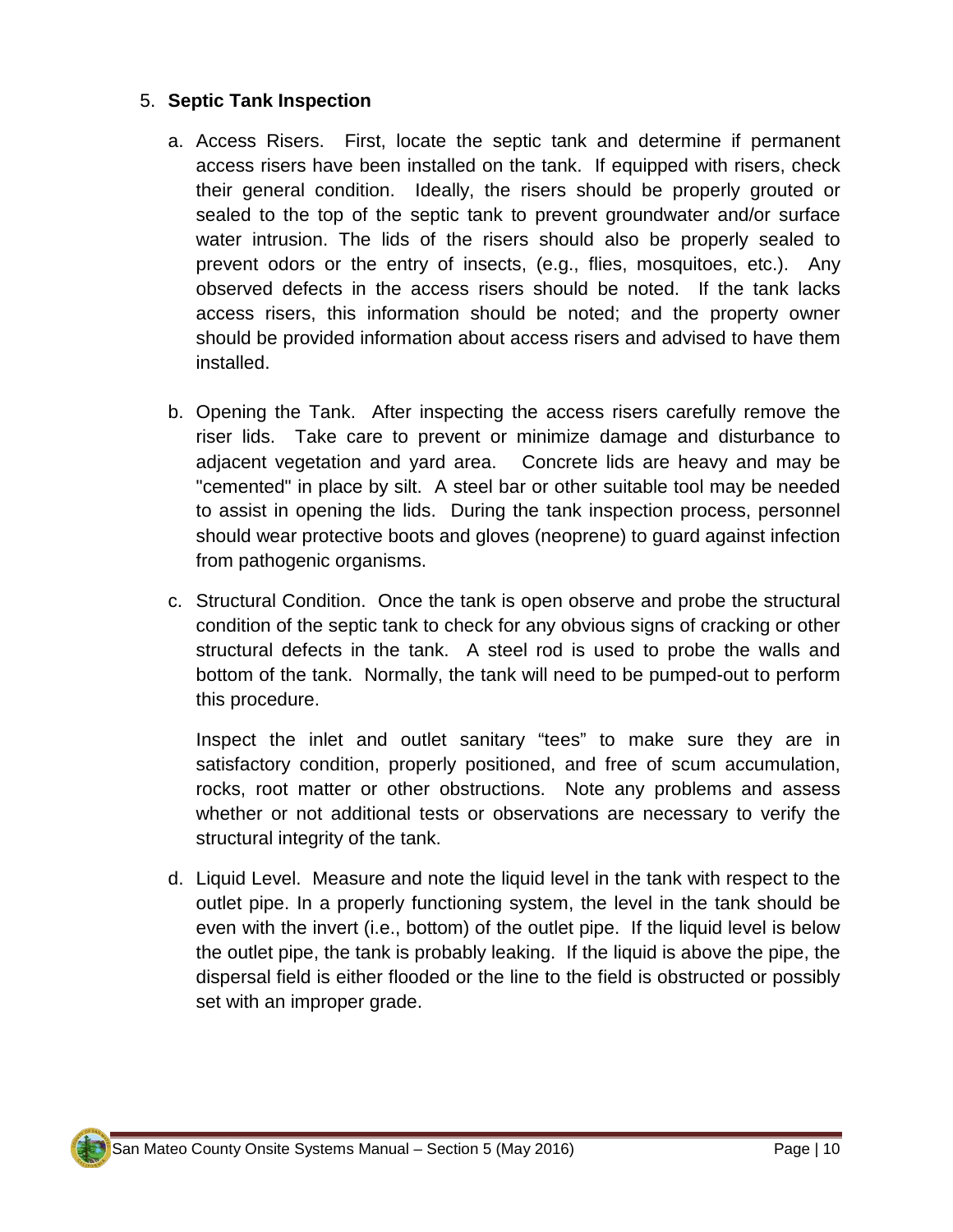e. Tank Capacity. Determine the capacity of the septic tank (in gallons) from asbuilt plans or from measurements of the width, length and depth (below outlet pipe) of the tank. Compare the capacity with the established water use/wastewater flow rates for the property or building size (e.g., bedroom count).

# **6. Hydraulic Load Test**

a. General. After tank inspection, proceed with a hydraulic load test (HLT) of the septic tank and dispersal field. The described here is only for conventional gravity-fed dispersal trench systems, and does not apply if the system utilizes a pump. A separate test for pump systems is described in the next section.

The HLT is conducted by surcharging the septic tank with about 150 gallons of water over a 20 to 30-minute period, and then observing the rise of water in the tank and the subsequent draining process. Tracer dye, added to the tank during the test, may be used to assist in investigating the possible contribution of effluent where surface wetness/seepage is suspected or observed.

Alternatively, a portable water meter can be installed between the house faucet and the hose to directly measure the water volume added.

- b. Test Procedures**.** Step-by step procedures for the HLT are as follows:
	- (1) Measure the location of the static water level in the septic tank (at the outlet side) as an initial reference point.
	- (2) Begin surcharging the tank with water to start the HLT.
	- (3) Observe any rise in the liquid level at the outlet pipe and measure the final level at the end of filling. Typically, the liquid level will rise from an inch or two, at which point the liquid level should stabilize for the remainder of filling, and then return to the initial level in a matter of minutes after filling is stopped.
	- (4) After the filling cycle is finished, observe the water level decline in the tank until it returns to the initial level; note how much time this takes. If the initial level is not attained within 30 minutes, terminate the test and note water level.

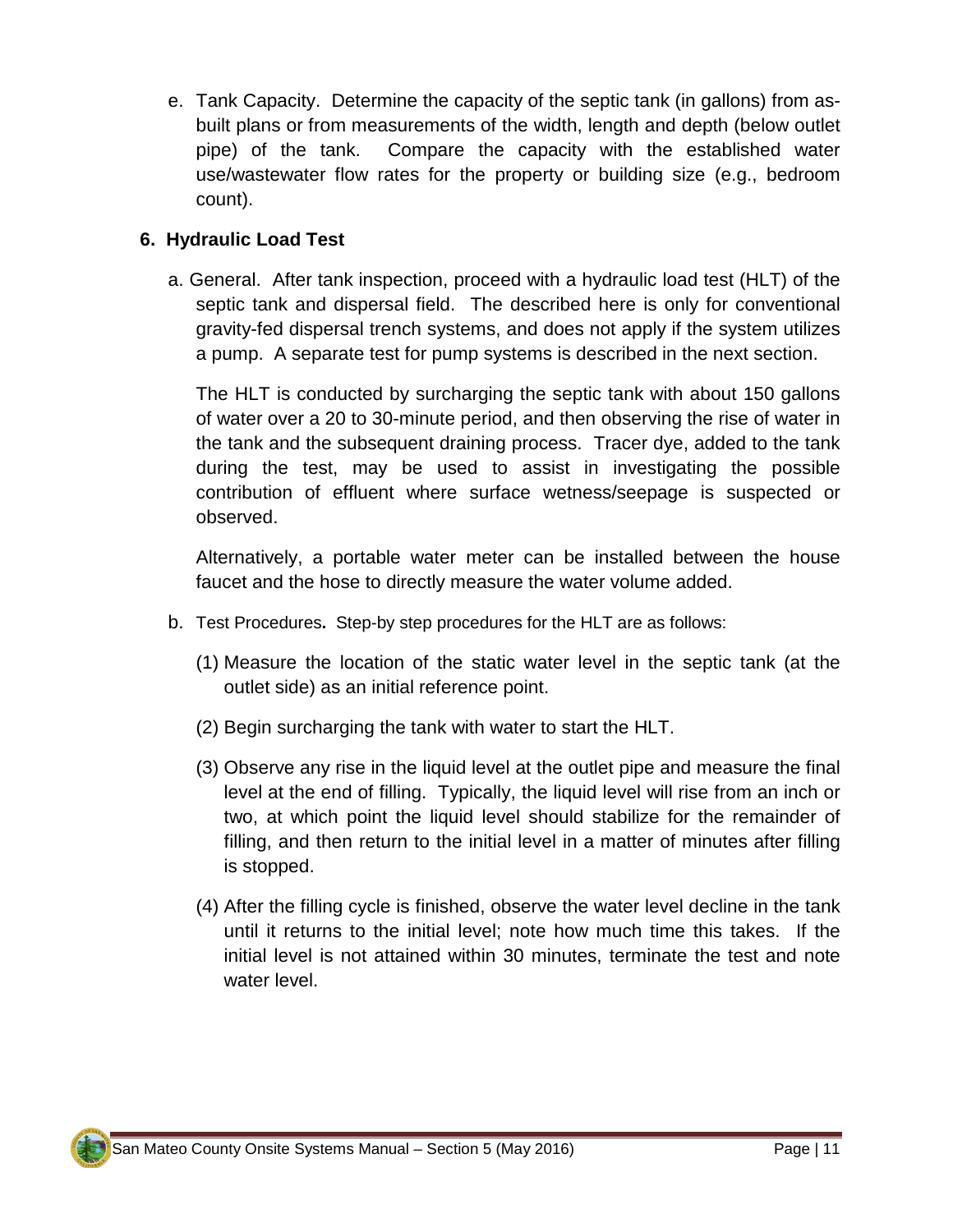c. System Rating.Based on the water level readings during the test, assign a hydraulic performance rating to the system in accordance with the guidelines provided in Table 1 below. It should be emphasized that these are guidelines only; and special circumstances may be cause for modifying the evaluation and rating of a particular system. A system receiving a "Failed" rating will likely require upgrading and/or additional investigation to determine the underlying cause(s).

## 6. **Final Dispersal System Inspection**

At the completion of the HLT, check the dispersal system area and down-slope areas again for indications of surfacing effluent, wetness, or odors. If any of these conditions exist as a result of the HLT, this would likely be considered evidence of system failure. If the field observations of wetness are not obviously the result of the HLT, further investigation may be necessary to determine if the dispersal system is failing and the cause of the failure. Additional investigative work may include water quality sampling (for total and fecal coliform, ammonia and nitrate) or dye testing. The cause of seepage could be related to gopher holes, site drainage or erosion problems, excessive water use or simply the age of the system.

| <b>RATING</b>       | SEPTIC TANK RESPONSE TO HYDRAULIC<br><b>LOADING</b>                                                                           |  |  |
|---------------------|-------------------------------------------------------------------------------------------------------------------------------|--|--|
| <b>EXCELLENT</b>    | No noticeable rise in water level during filling.                                                                             |  |  |
| <b>SATISFACTORY</b> | Maximum water level rise of about 2 inches, with<br>decline to initial level within about 15 minutes after end<br>of filling. |  |  |
| <b>MARGINAL</b>     | Maximum water level rise of about 3 inches, with<br>decline to initial level within about 30 minutes after end<br>of filling. |  |  |
| POOR                | Water level rise of more than 3 inches, with decline not<br>reaching initial level within 30 minutes after end of<br>filling. |  |  |
| <b>FAILED</b>       | Water level rise of more than 3 inches, with no<br>noticeable decline within 30 minutes after end of filling.                 |  |  |

# **TABLE 1 HYDRAULIC LOAD TEST RATING GUIDELINES**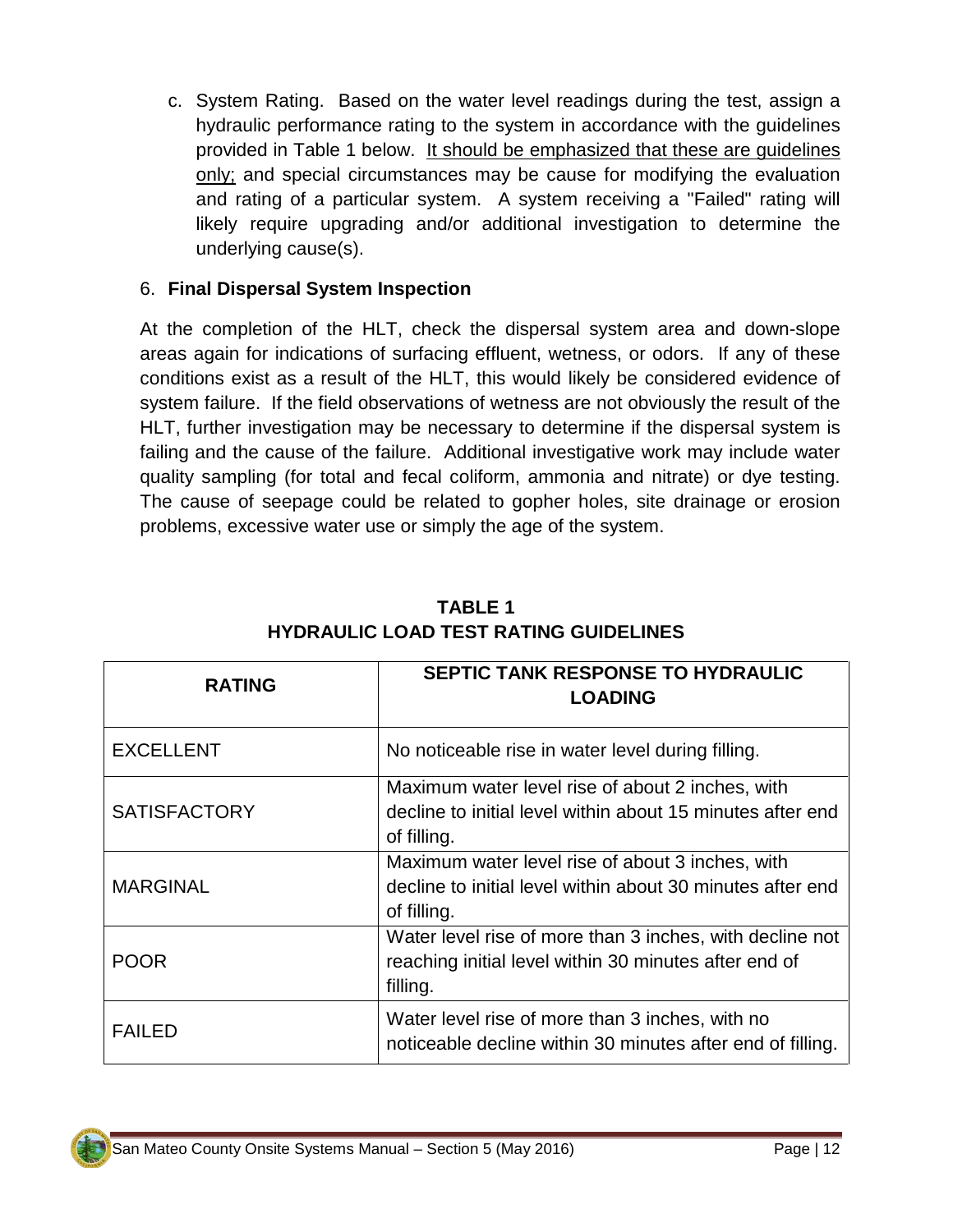#### 8. **Pump Systems**

For systems equipped with an effluent pump, the following inspection procedures should be followed. This is in addition to inspection of the septic tank as described under Section E. "Septic Tank Inspection".

a. Pump Test.The pump test is conducted by adding sufficient water to the basin to activate the pump "ON" control, and observing the operation of the system over at least one pumping cycle. The total amount of water added should be about 150 gallons, to approximate the same hydraulic loading of the dispersal field as for gravity systems.

Using a garden hose, the water may be added to the outlet side of the septic tank, or directly to the pump basin. If filling the basin directly, be careful to minimize turbulence and disturbance of sediment or sludge that may have collected in the basin. This can be best accomplished by directing the stream of water against the interior side of the chamber, rather than directly toward the bottom of the pump chamber.

Observe the filling of the basin, and note and measure the point at which the pump is activated. Immediately stop the filling operation and observe the pumping cycle until the pump shuts off. While the pump is discharging, examine the piping system (where exposed) for any leaks. Even small leaks could be a forewarning of possible breaks in the pressure line at some point in the future; and these should be corrected as soon as possible.

Note and measure the depth at which the pump shuts off, and calculate the volume of water between the "ON" and "OFF" measurements. Compare this dose with the design dose volume specified for the system. If the dose is too high or too low, float controls should be readjusted to correct the dose. Any adjustments to the pump system should be done by a licensed and properly qualified contractor (not by the inspector, unless so qualified).

The pumping cycle (from "ON" to "OFF') level should be timed and the results recorded on the inspection form. Typically, if the pump is sized and operating properly, pump operation lasts about 1 to 5 minutes per dose. Pump cycles lasting longer than this may indicate a flooded dispersal field and/or pump or piping deficiencies. If this is observed, it should be noted and further investigation of the pump and dispersal field should be conducted to determine the specific cause.